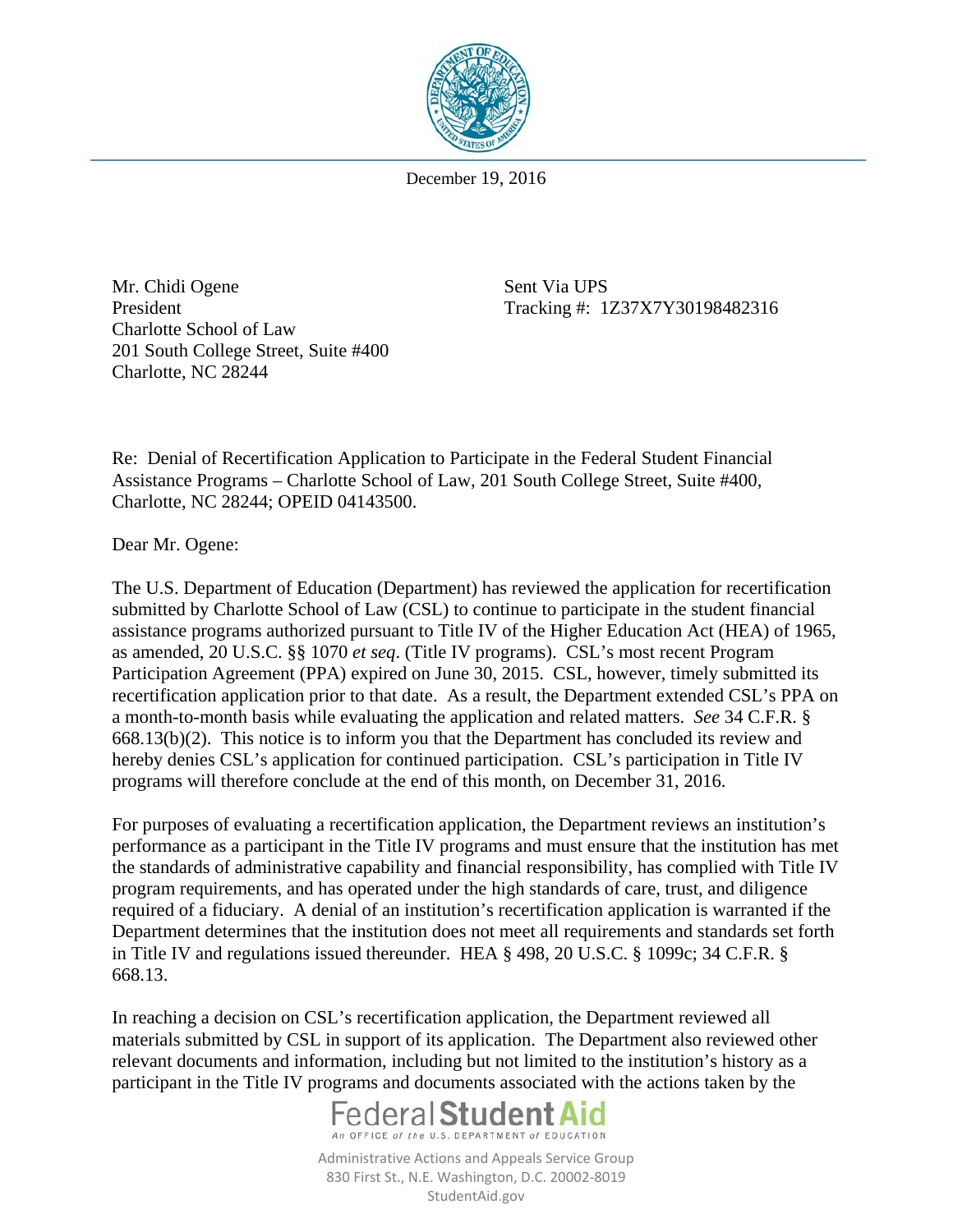Council of the Section of Legal Education and Admissions to the Bar of the American Bar Association (the Council) and the Accreditation Committee of the Council (Committee). Collectively, the Council and the Committee will be referred to herein as the ABA.

CSL was founded in 2004 as a member institution of The InfiLaw System, a consortium of forprofit law schools that includes Florida Coastal School of Law and Arizona Summit Law School. Each of the three InfliLaw schools is owned by InfiLaw Holding, LLC. According to the InfiLaw schools, nearly all of the voting units of InfiLaw Holding, LLC are held by Sterling Capital Partners, L.P. The ABA provisionally approved CSL in 2008 and granted full approval in 2011. CSL first began participating in the Title IV programs through its execution of a provisional PPA in February 2009. CSL executed its most recent PPA in July 2011.

As a participating institution in Title IV, HEA programs, CSL drew \$ 65,238,752 in Title IV funds during the 2014-15 award year and \$48,537,250 for the 2015-16 award year. With respect to the 2015-16 award year, those funds included \$29,434,902 in Direct, Graduate PLUS loans and \$19,102,348 in Direct Stafford Unsubsidized loans. During this same award year, CSL enrolled 946 students who received Title IV aid. For purposes of its participation in Title IV programs, the school is approved only to offer a juris doctor program.

As described below, the ABA has determined that CSL is, and has been, out of compliance with certain ABA standards and that this noncompliance was "substantial" and "persistent." CSL also made substantial misrepresentations regarding the nature of its academic program in violation of the prohibition on substantial misrepresentations. 34 C.F.R Part 668, Subpart F. For the reasons discussed below, CSL's noncompliance with its accreditor's standards constitutes an independent basis for the Secretary to deny CSL's application for recertification, as does each of CSL's substantial misrepresentations. *See* generally HEA § 498, 20 U.S.C. § 1099c; 34 C.F.R. § 668.13.

Due to this denial, CSL is no longer eligible to participate in the Title IV programs, effective December 31, 2016. *See* 34 C.F.R. § 668.13(b)(2). This includes all Title IV programs listed on CSL's most current Eligibility and Certification Approval Report, including: Federal Work-Study (FWS), Federal Perkins Loan (Perkins Loan), and William D. Ford Federal Direct Loan (Direct Loan) programs. The Direct Loan program includes the Federal Direct Unsubsidized Stafford/Ford Loan program and the Federal Direct PLUS Program.

## **CSL Violated the HEA, the Department's Regulations and its PPA by Failing to Meet the Requirements Established by its Nationally Recognized Accreditor**

As a condition of eligibility to participate in Title IV programs, an institution must be accredited by an accreditor recognized by the Secretary. HEA  $\S$ § 101, 102(a)(1)(A), 102(b)(1)(D), 20 U.S.C. §§ 1001, 1002(a)(1)(A), 1002(b)(1)(D). *See also* 34 C.F.R. § 600.5(a)(6). In addition to that eligibility requirement, as a separate condition of initial and continued participation, an institution must "meet the requirements established by" its accreditor. HEA  $\S$  487(a)(21), 20 U.S.C. § 1094(a)(21). Under Part H of Title IV, all accrediting agencies are required to have, apply, and enforce standards for accredited institutions of higher education. *See* HEA §§ 496(a)(4)-(6), 20 U.S.C. §§ 1099b(a)(4)-(6) (including the requirement that accrediting agencies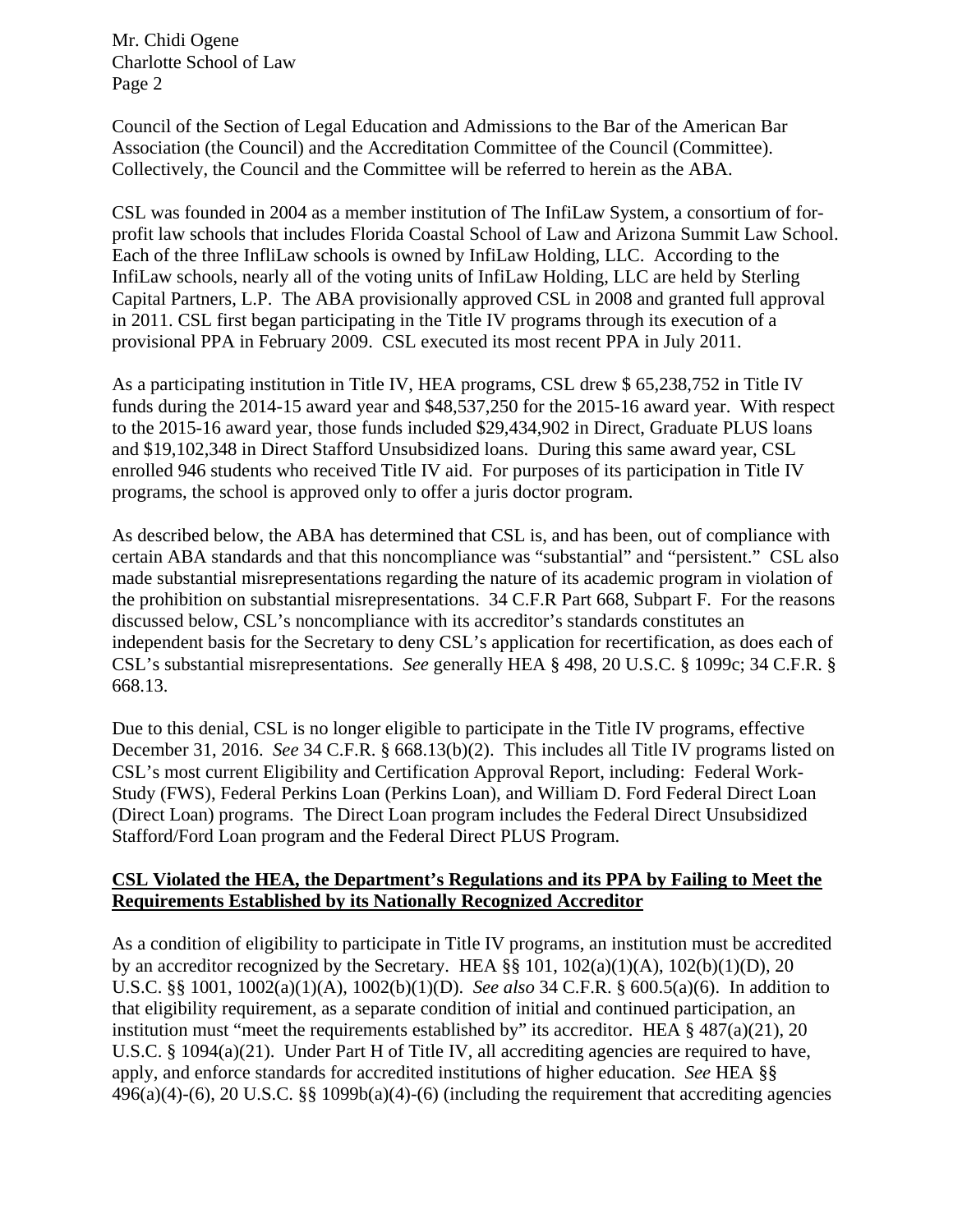establish procedures that provide for written specification of "requirements, including clear standards for an institution of higher education or program to be accredited"). *See also* 34 C.F.R. § 668.14(b)(23) (noting that "[b]y entering into a program participation agreement, an institution agrees that … [i]t will meet the requirements established pursuant to part H of Title IV of the HEA by the Secretary and nationally recognized accrediting agencies"). In its PPA, CSL expressly agreed to this latter condition, certifying that it would meet the requirements set by its accreditor pursuant to Part H of Title IV. PPA at 5 ¶ 23.

Between March 16 and 19, 2014, an ABA "site team" conducted an on-site Three-Year Interval evaluation of CSL. During the course of this site visit, the team met with Rick Inatome (CEO of InfiLaw Holding, LLC), Jay Conison (Dean of CSL), Don Lively (then-President of CSL), numerous CSL administrators, members of the institution's accreditation self-study Committee, CSL faculty, CSL staff, and CSL students. Members of the site team also visited a significant majority of the classes taught during its visit.

On September 15, 2014, the ABA provided CSL with a 72-page Inspection Report (Report) and invited the school to provide comments and note factual errors. The ABA informed CSL that the Report would provide the basis for its determination on whether CSL's programs were operating in compliance with the ABA Standards for the Approval of Law Schools (Standards). Among its topics, the Report discussed CSL's program of legal education (pp. 6-24), students (including both admissions qualifications and output metrics, including a discussion of bar passage statistics) (pp. 34-49), and financial operations (pp. 67-71). In October 2014, CSL responded in writing to the Report.

At its January 2015 meeting, the Committee reviewed both the Report and CSL's written response. Following that meeting, the Committee issued a decision (the "First Committee Decision") announcing that it had "reason to believe" that CSL had "not demonstrated compliance" with certain ABA standards. The Committee also "request[ed] additional information to make a determination" as to CSL's compliance with additional standards and interpretations, including Standards 301(a), 501(a), and 501(b), and Interpretation 501-1, which are foundational to the educational enterprise and the nature of the educational program offered by CSL.<sup>[1](#page-2-0)</sup> Those additional standards and interpretation are:

<span id="page-2-0"></span><sup>&</sup>lt;sup>1</sup> As discussed *infra*, compliance with these standards is materially important to students and prospective students. Moreover, we note that versions of current Standards 301 and 501 have been in effect since the ABA first adopted and published the Standards and Rules of Procedures in 1973. Even as the ABA has amended its standards and interpretations, such amendments have highlighted the importance of these particular standards. For example, in a recent revision of Standard 301(a), effective for the 2014-15 year, the ABA moved the word "rigorous" from an interpretation to a standard (as it now exists in the language above) to "place[]upfront" the importance of the program of legal education. *See* ABA Section of Legal Education and Admission to the Bar Explanation of Changes (April 2014) (*available at* 

[http://www.americanbar.org/content/dam/aba/administrative/legal\\_education\\_and\\_admissions\\_to\\_the\\_bar/201404\\_s](http://www.americanbar.org/content/dam/aba/administrative/legal_education_and_admissions_to_the_bar/201404_src_meeting_materials_proposed_standards.authcheckdam.pdf) [rc\\_meeting\\_materials\\_proposed\\_standards.authcheckdam.pdf\)](http://www.americanbar.org/content/dam/aba/administrative/legal_education_and_admissions_to_the_bar/201404_src_meeting_materials_proposed_standards.authcheckdam.pdf). In that same revision, the ABA also expanded the scope of former Interpretation 501-3 and renumbered it as current Interpretation 501-1 (shown above), highlighting the importance of this particular interpretation.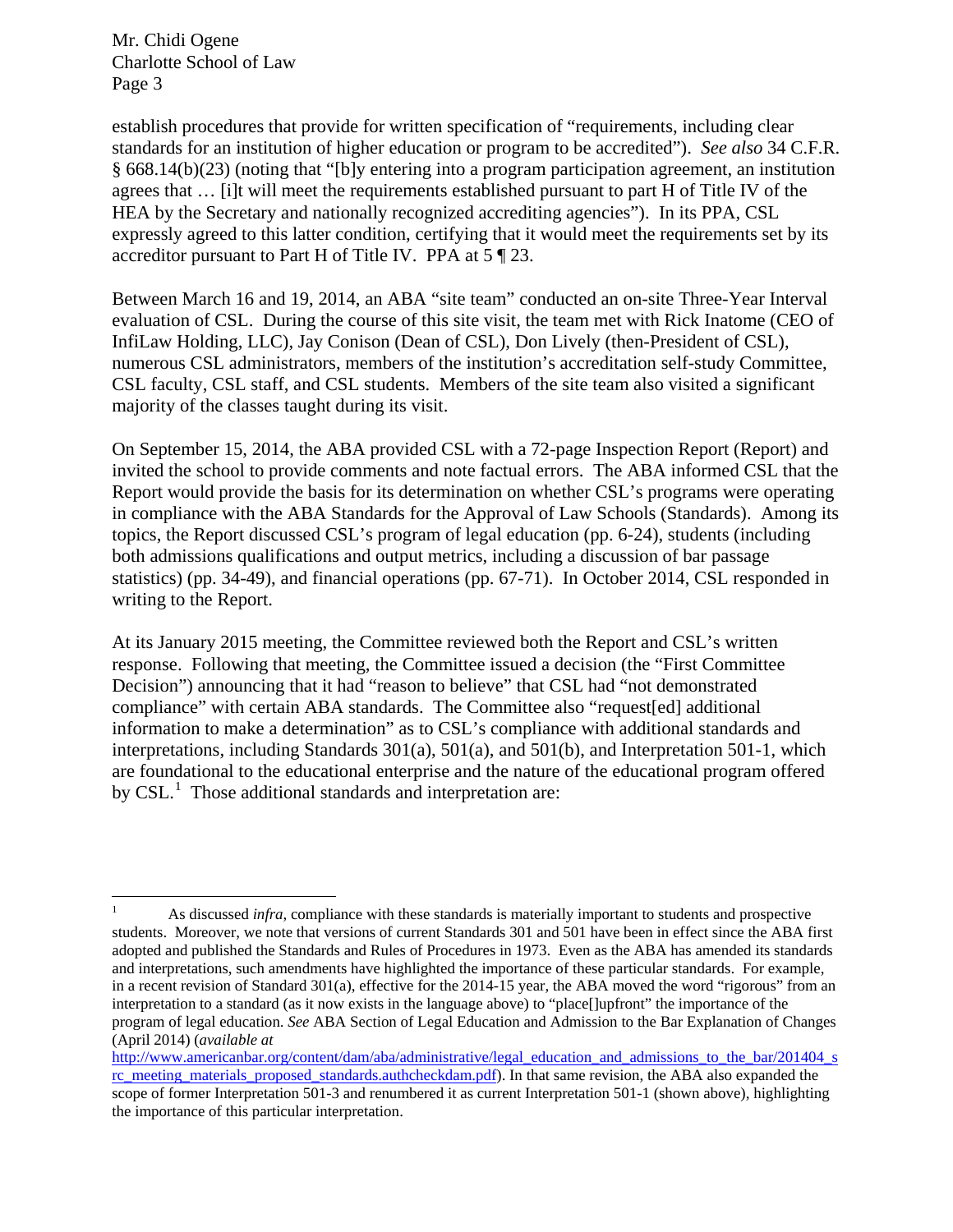> **Standard 301(a):** "A law school shall maintain a rigorous program of legal education that prepares its students, upon graduation, for admission to the bar and for effective, ethical, and responsible participation as members of the legal profession."

**Standard 501(a):** "A law school shall maintain sound admission policies and practices consistent with the Standards, its mission, and the objectives of its program of legal education."

**Standard 501(b):** "A law school shall not admit an applicant who does not appear capable of satisfactorily completing its program of legal education and being admitted to the bar."

**Interpretation 501-1:** "Among the factors to consider in assessing compliance with this Standard are the academic and admission test credentials of the law school's entering students, the academic attrition rate of the law school's students, the bar passage rate of its graduates, and the effectiveness of the law school's academic support program."

In December 2015, CSL provided the additional information requested by the Committee. On February 3, 2016, the Committee issued its second decision regarding CSL (the "Second Committee Decision"). In this decision, the Committee made twenty factual findings, thirteen of which pertained to the Committee's request for additional information to determine CSL's compliance with Standards 301(a), 501(a), and 501(b) and Interpretation 501-1. Although the Committee concluded that CSL was in compliance with the particular standards that previously led the Committee to assert its "reason to believe" that CSL was noncompliant with those standards, the Committee concluded that CSL was "not in compliance" with other standards, specifically with:

> Standards  $301(a)$ ,  $501(a)$ ,  $501(b)$ , and Interpretation  $501-1$ , in that the Law School has not demonstrated that it is maintaining a rigorous program of legal education that prepares its students, upon graduation, for admission to the bar and for effective, ethical, and responsible participation as members of the legal profession; maintaining sound admissions policies and practices consistent with the Standards, its mission, and the objectives of its program of legal education; or is admitting applicants who do not appear capable of satisfactorily completing its program of legal education and being admitted to the bar.

Second Committee Decision at 6 (citing Findings of Fact 8-20).

In the Second Committee Decision, the Committee also requested that CSL provide additional information consisting generally of "all relevant information necessary to demonstrate compliance" with Standards 301(a), 501(a), and 501(b), as well as specific information about students "between and including the fall 2010 entering class and the spring (May) 2016 entering class" that would show, with respect to individual students who had LSAT scores or undergraduate GPAs at or below CSL's  $25<sup>th</sup>$  and  $50<sup>th</sup>$  percentiles, enrollment status (including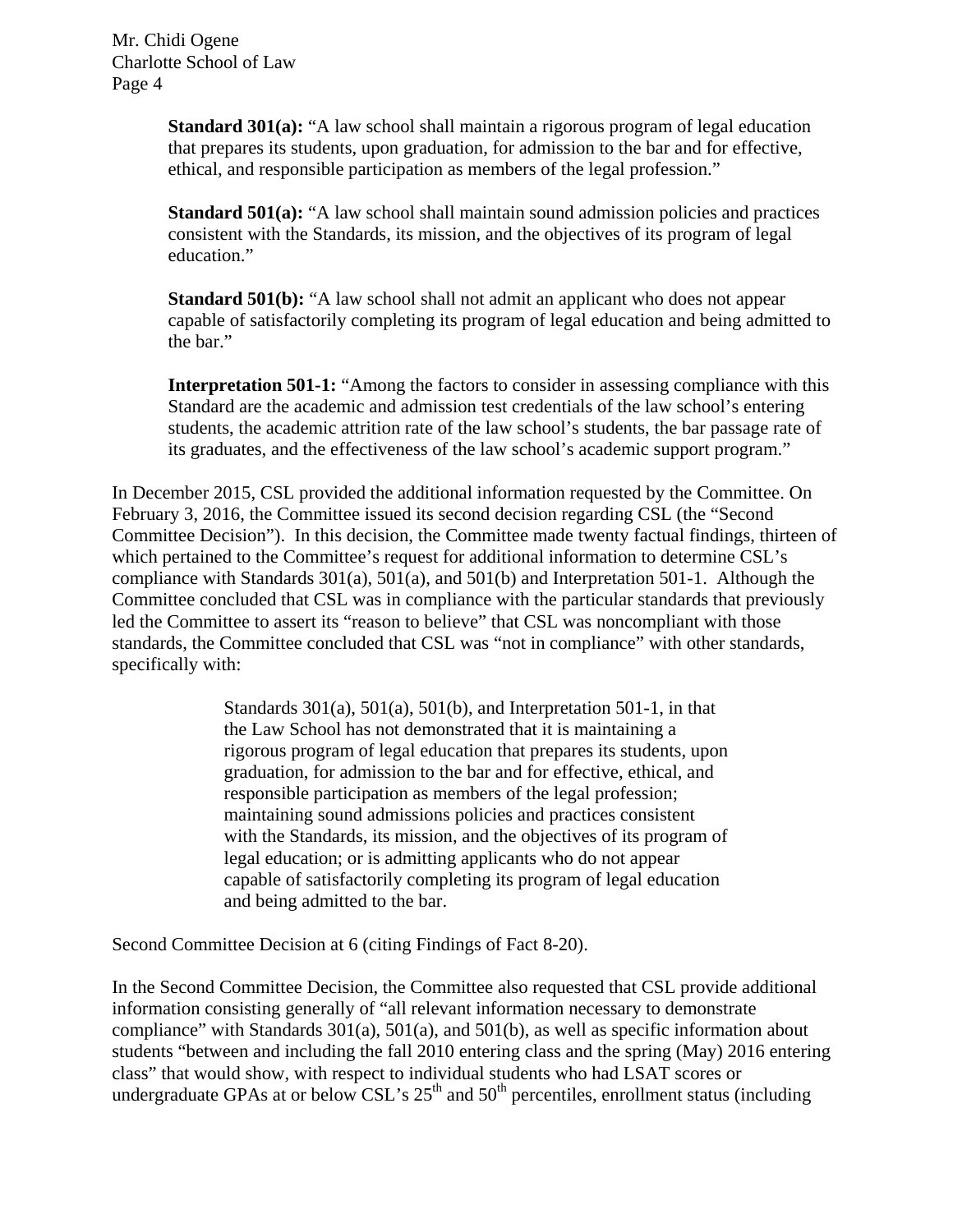attrition information) and bar passage information.<sup>[2](#page-4-0)</sup> The Committee also requested that CSL's President and Dean appear before its June 2016 hearing, the purpose of which was "to determine whether to impose sanctions in connection with the Law School's noncompliance with the Standards." Second Committee Decision at 7.

In May 2016, CSL submitted a 62-page report, later described by CSL as "very comprehensive,"<sup>[3](#page-4-1)</sup> accompanied by 29 pages of student-specific information, which, taken together, the school claimed "show[s] that the School of Law is in compliance with Standards 301(a), 501(a), and 501(b), and Interpretation 501-1." On June 23, 2016, the Committee held a hearing at which you and Dean Jay Conison appeared, along with CSL's Associate Dean for Academics, Associate Dean for Enrollment Management, and Shared Services Director of Bar Preparation.

Following that hearing, in July 2016, the Committee issued another decision (the "Third Committee Decision") again finding CSL to be out of compliance with Standards 301(a), 501(a), and 501(b) and Interpretation 501-1. In this decision, the Committee also announced its conclusion that "the issues of non-compliance with Standards 301(a), 501(a), and 501(b), and Interpretation 501-1 *are substantial and have been persistent.*" Third Committee Decision at 12 (emphasis added). The Committee also found that CSL's "plans for bringing itself into compliance with the Standards have not proven effective or reliable." *Id.*

The Third Committee Decision was expressly based on 44 factual findings, on topics such as admissions, programming for admitted students, mentoring and related opportunities, the writing program, academic support, faculty, summer and intersession changes, attrition, bar preparation during law school, post-graduation bar preparation, and bar examinations. Among its factual findings, the Committee concluded:

- With respect to CSL's admissions policies, "[i]t was not clear to the Committee how [CSL's] admission practices demonstrate that applicants with low academic and admission test credentials appear capable of completing the Law School's program of legal education and being admitted to the bar." (Finding 11)
- "Attrition for the  $25<sup>th</sup>$  and  $50<sup>th</sup>$  percentile LSAT individuals for those who started in 2010 was 13%. It rose to 14% for those who started in 2011; 15% for those who started in 2012; 20% for those who started in 2013; 35% for those who started in 2014; and 24% for those who started in 2015. At the hearing, the Associate Dean for Academics indicated that 74 first-year students out of a class of 223 (33%) that began studies in the fall of 2015 were academically attrited in December 2015. In May 2016, 26 students attrited, with 21 of them being spring semester starts of the entering class of 77 (27%). *This attrition is substantial and suggests that the Law School's admissions process is not*

<span id="page-4-0"></span><sup>&</sup>lt;sup>2</sup> ABA Interpretation 501-1 establishes that academic and admission test credentials, attrition rates, and bar passage rates are among the factors considered when the ABA assesses compliance with Standard 501.

<span id="page-4-1"></span><sup>3</sup> *See* June 23, 2016 ABA Committee Hearing Transcript at 9:10-11 (Conison).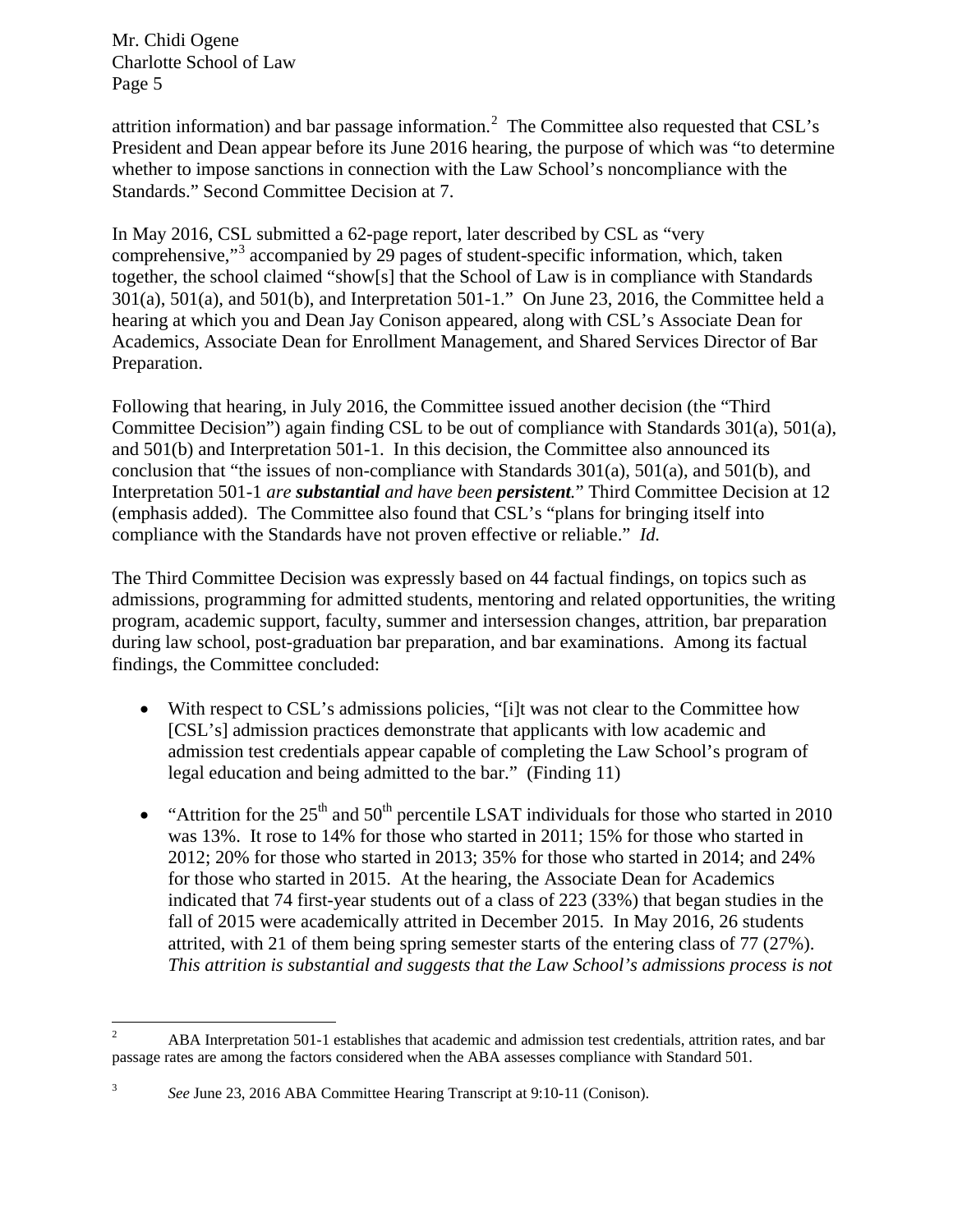*as predictive of academic success as it might be.* The attrition target range for 2016-17 is 13%-17%" (Finding 23) (emphasis added). $4$ 

- "The Law School's bar passage rates … remain *low, often significantly so*." (Finding 41) (emphasis added).
- "For the February 2016 bar examination in North Carolina, the state first-time pass rate for first-time takers was 51.1%. The Law School's first-time February 2016 rate was *34.7%* (75 takers), which placed it fifth in the state. This deviation is *more than 15 points*

- 49.2% (or 174 out of 354 students) of first-year CSL students left due to attrition as reported for 2016. As reported for 2015, 44.6% (or 203 out of 455 students) of first-year CSL students left due to attrition.
- Of the 174 first-year CSL students who attrited as reported for 2016, 130 students (or more than 36% of the entering class) left due to academic attrition. Similarly, as reported in 2015, of the 203 first-year CSL students who attrited, 121 students (or more than 25% of the entering class) left due to academic attrition.
- Of the 208 law schools accredited by the ABA as reported for 2016, CSL has the largest number (130) and highest percentage (36.7%) of first-year students attriting for academic reasons. (The school with the second highest number of first-year students leaving for academic reasons was InfiLaw's Florida Coastal School of Law with 77 students.) CSL also had the largest number (174) and highest percentage (49.2%) of total first-year attrition.

*See* Standard 509 Information Report for Charlotte School of Law & "All Schools Data" compilation report for 2015 & 2016. (Available a[t http://www.abarequireddisclosures.org\)](http://www.abarequireddisclosures.org/). In addition to the 2015 & 2016 figures, data submitted to and made publicly available by the ABA establishes that both the total attrition percentage and the academic attrition percentage of CSL students have been increasing in recent years. According to the ABA:

| <b>ABA</b><br><b>REPORT</b><br><b>YEAR</b> | CSL1 <sup>ST</sup> YEAR<br><b>TOTAL</b><br><b>ATTRITION %</b> | CSL1 <sup>ST</sup> YEAR<br><b>ACADEMIC</b><br><b>ATTRITION %</b> |
|--------------------------------------------|---------------------------------------------------------------|------------------------------------------------------------------|
| 2016                                       | 49.2%                                                         | 36.7%                                                            |
| 2015                                       | 44.6%                                                         | 26.6%                                                            |
| 2014                                       | 32.1%                                                         | 18.3%                                                            |
| 2013                                       | 22.6%                                                         | 8.34%                                                            |

*See* Standard 509 Information Reports for Years 2013-2016 (available at [http://www.abarequireddisclosures.org/\)](http://www.abarequireddisclosures.org/). The ABA's reports show the percentage of total attrition and raw numbers of the various types of attrition. The percentage of first year academic attrition was calculated by applying the percentage of academic attrition to the total attrition percentage. Academic attrition is defined by the ABA as referring to "those students who discontinued their education at a time when they were not in good academic standing (typically a g.p.a. below 2.0). It includes both students who have been dismissed because they did not satisfy the minimum standards of progress established by the law school in order to continue their legal studies at that school, and students who discontinued their enrollment at the school at a time when their g.p.a was below that required for good academic standing as of the end of the first year." 2016 Annual Questionnaire Instructions Part II Admissions & Enrollment Information (available at

[http://www.americanbar.org/content/dam/aba/administrative/legal\\_education\\_and\\_admissions\\_to\\_the\\_bar/governan](http://www.americanbar.org/content/dam/aba/administrative/legal_education_and_admissions_to_the_bar/governancedocuments/2016_aq_part2.authcheckdam.pdf) [cedocuments/2016\\_aq\\_part2.authcheckdam.pdf\)](http://www.americanbar.org/content/dam/aba/administrative/legal_education_and_admissions_to_the_bar/governancedocuments/2016_aq_part2.authcheckdam.pdf).

<span id="page-5-0"></span><sup>&</sup>lt;sup>4</sup> This finding is consistent with data made public by the ABA, which requires institutions to report attrition each year and to categorize the type of attrition. In the reports submitted to, and made publicly available by, the ABA, CSL reported that: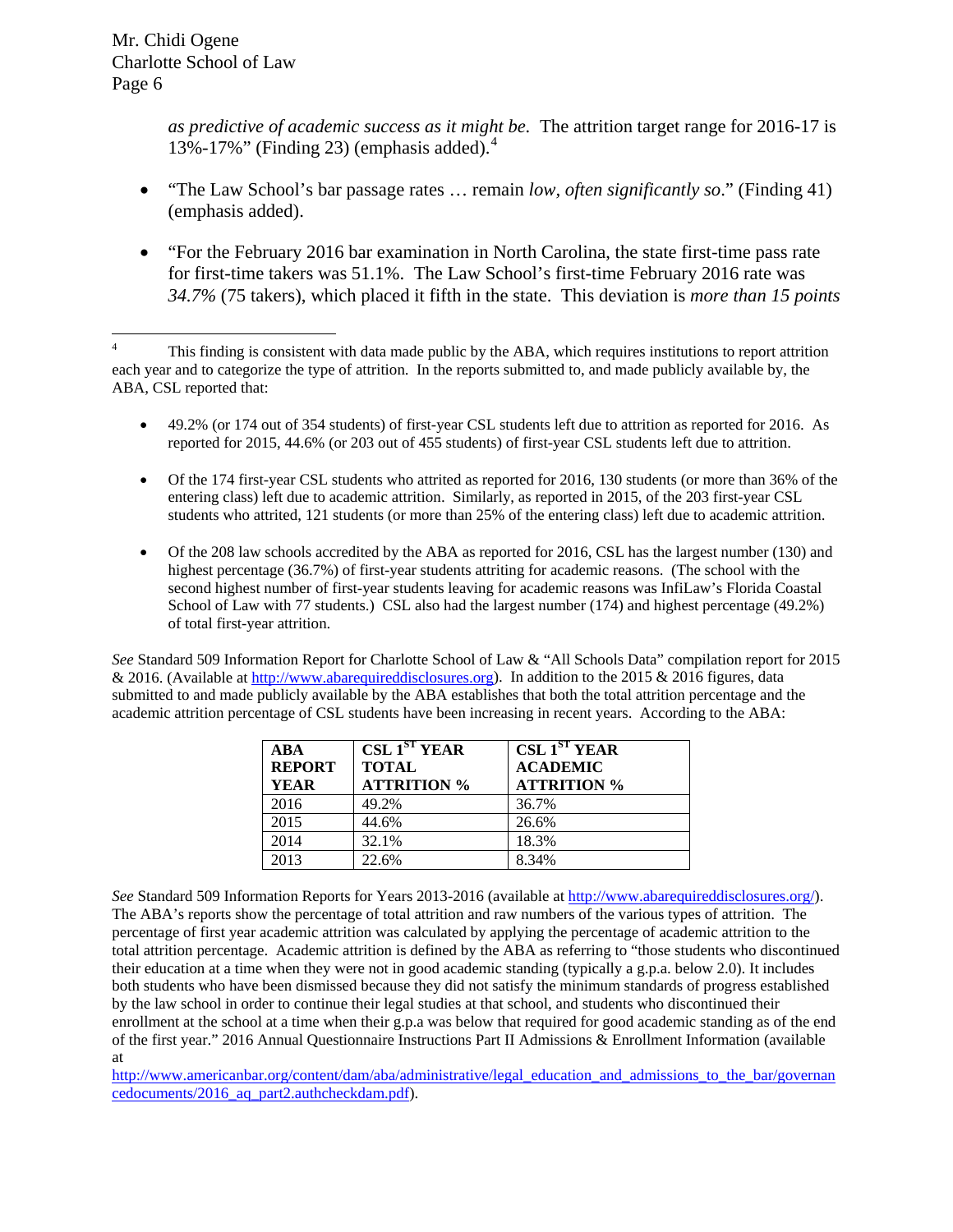> *below the average first-time bar passage rates* for graduates of ABA-approved law schools taking the bar examination in these same jurisdictions." (Finding 42) (emphasis added $^{5}$  $^{5}$  $^{5}$

• The Law School's ultimate bar passage rates were in compliance for 2011, 2012, and 2013. The school "may be in compliance for 2014, but the 17% missing or never passed could affect that compliance. It is *not in compliance for 2015 at this point, with 43% either missing or never [having] passed the bar.*" (Finding 44) (emphasis added).

In the Third Committee Decision, the Committee also directed CSL to take a series of remedial actions, including developing and submitting, by September 1, 2016, a plan to come into compliance with the Standards. The Committee further required CSL to supply the Committee with additional data and information, required CSL to disclose the Committee's decision to students and the public, and provided for the appointment of a fact finder to review an array of topics, including CSL's admissions policies, academic rigor, bar examination results, student loan default rates, and graduate employment outcomes.

In August 2016, CSL appealed aspects of the Third Committee Decision to the Council and, on October 21, 2016, the Council held a hearing at which you and Dean Conison testified on CSL's behalf. At that hearing, Dean Conison testified that CSL is "not appealing that conclusion of noncompliance with Standards 301 and 501," despite the school's "disappointment" with the conclusion. Oct. 21, 2016 Council Hearing Transcript at 7:2-6 (Conison). CSL did, however, through Dean Conison, make four requests of the Council, that the Council (1) overturn the Committee's finding that CLS's noncompliance was "substantial and persistent"; (2) eliminate the requirement that CSL publicly disclose the findings of noncompliance or, in the alternative, delay such disclosure for one year; (3) start the two-year remediation period in July 2016, rather than in February 2016; and (4) provide "greater clarity" as to what was expected of CSL. *Id.*at 17:11-25.

On November 14, 2016, the Council issued a decision (the "Council Decision") informing CSL that it had reviewed the Third Committee Decision, all material considered by the Committee in rendering that decision, the August 2016 appeal letter, a subsequent submission made by CSL on October 4, 2016, and the transcript of the October 21, 2016 hearing. After reviewing that record, the Council concluded, for the same reasons stated by the Committee, that CSL was "not in compliance" with Standards 301(a), 501(a), and 501(b), that the issues of noncompliance with these standards "are substantial and have been persistent," and that CSL's "plans for bringing itself into compliance with the Standards have not proven effective or reliable." The Council

<span id="page-6-0"></span><sup>&</sup>lt;sup>5</sup> Here too, the ABA's findings are consistent with publicly available data. For example, in July 2016, 45.2% of CSL graduates who took the North Carolina bar exam for the first time passed. The statewide average, including CSL and repeat takers who were unsuccessful on their first attempt, was 65.9%, almost 50% higher. *See*  <http://www.charlottelaw.edu/gainful-employment-aba-required-disclosures.html> (last visited December 1, 2016). The Department also notes that, although CSL's first-time bar passage rates for the North Carolina Bar increased between February and July 2016, the rates have trended downward since July 2010, and the July 2016 first time passage rate remains below the July 2015 rate.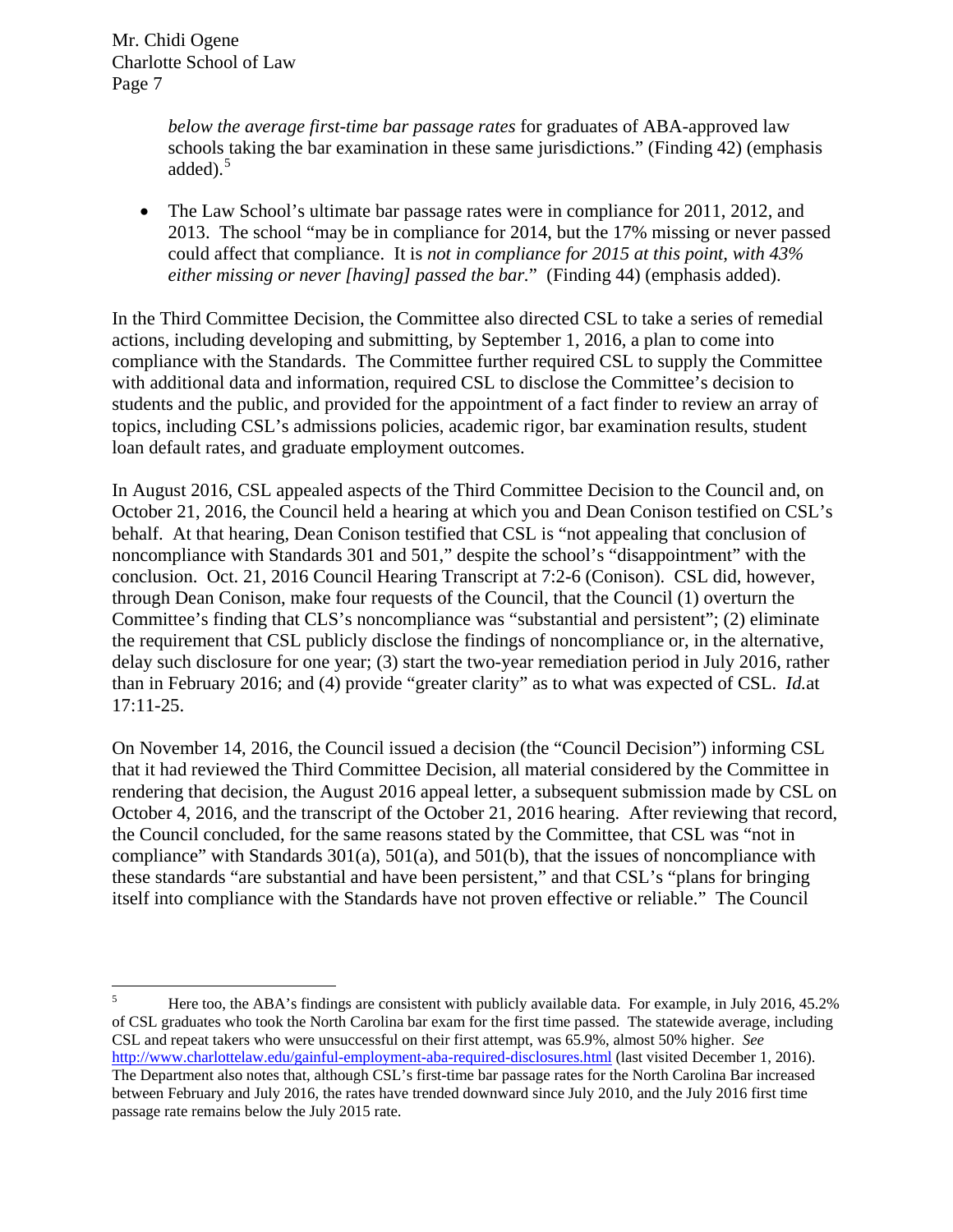ordered remedial actions, including public disclosure, and placed CSL on probation, effective November 14,  $2016<sup>6</sup>$  $2016<sup>6</sup>$  $2016<sup>6</sup>$ 

The facts recited above make clear that on three separate occasions, in February 2016, July 2016, and November 2016, the ABA announced its determination that CSL was out of compliance with ABA Standards 301(a), 501(a), and 501(b), and Interpretation 501-1. CSL has conceded the noncompliance findings and certain remedial requirements. Per ABA Rule of Procedure for Approval of Law Schools No. 4, the ABA Appeals Panel does not have authority to consider an appeal of the Council Decision, thus rendering that decision final. Each of these decisions was made after the ABA provided CSL notice and an opportunity to submit evidence. The decisions announced in July 2016 and November 2016 were made after CSL officials presented testimony to the Committee and Council, respectively.

In reviewing this matter, the Department carefully considered the extent of process that the ABA afforded the institution when making its determinations, including the numerous opportunities CSL was given to present evidence and provide testimony. The Department also considered the particular accreditation standards that CSL was found to be noncompliant with, *see supra* 3-4 & n.1, the nature of those standards, the fact that the ABA found the noncompliance to be both "substantial" and persistent," the fact that the ABA found CSL's "plans for bringing itself into compliance with the Standards have not proven effective or reliable," the fact that ABA believed the noncompliance to be so severe as to merit placing the institution on probation, $\alpha$  corroborative evidence of the noncompliance, *see supra* at n.4 – n.5, and the institution's administrative capability and fiduciary conduct.

After concluding the review, and based on the particular facts set out herein, the Department finds that CSL's statutory, regulatory, and contractual failure to "meet the requirements" established by the ABA is of sufficient severity to merit the denial of recertification.<sup>[8](#page-7-2)</sup>

<span id="page-7-0"></span> <sup>6</sup> *See* Letter from B. Currier, ABA Managing Director of Accreditation and Legal Education to C. Ogene & J. Conison (Nov. 14, 2016), attaching the Council Decision. The Council Decision is publicly available at [http://www.americanbar.org/content/dam/aba/administrative/legal\\_education\\_and\\_admissions\\_to\\_the\\_bar/PublicNo](http://www.americanbar.org/content/dam/aba/administrative/legal_education_and_admissions_to_the_bar/PublicNoticeAnnouncements/2016_november_charlotte_probation_public_notice.pdf) [ticeAnnouncements/2016\\_november\\_charlotte\\_probation\\_public\\_notice.pdf.](http://www.americanbar.org/content/dam/aba/administrative/legal_education_and_admissions_to_the_bar/PublicNoticeAnnouncements/2016_november_charlotte_probation_public_notice.pdf)

<span id="page-7-1"></span> $<sup>7</sup>$  Not only is the probation sanction the most severe sanction that can be imposed by the ABA, short of</sup> withdrawal of accreditation, *see* ABA Standards & Rules of Procedure for Approval of Law Schools at Rule 16(b)- (c), the Department is unaware of any instance in the last 10 years which the ABA has placed an accredited law school on probation.

<span id="page-7-2"></span><sup>&</sup>lt;sup>8</sup> The Department's denial of CSL's application for recertification should not be read to suggest that the Department will reach the same conclusion each time an accreditor finds an institution noncompliant with the accreditor's standard. As it did in this case, the Department will continue to review, in the context of a recertification application, any finding of noncompliance by an institution's accreditor in light of the specific facts regarding that finding, other relevant facts regarding the institution under review, and the appropriate statutory and regulatory standards.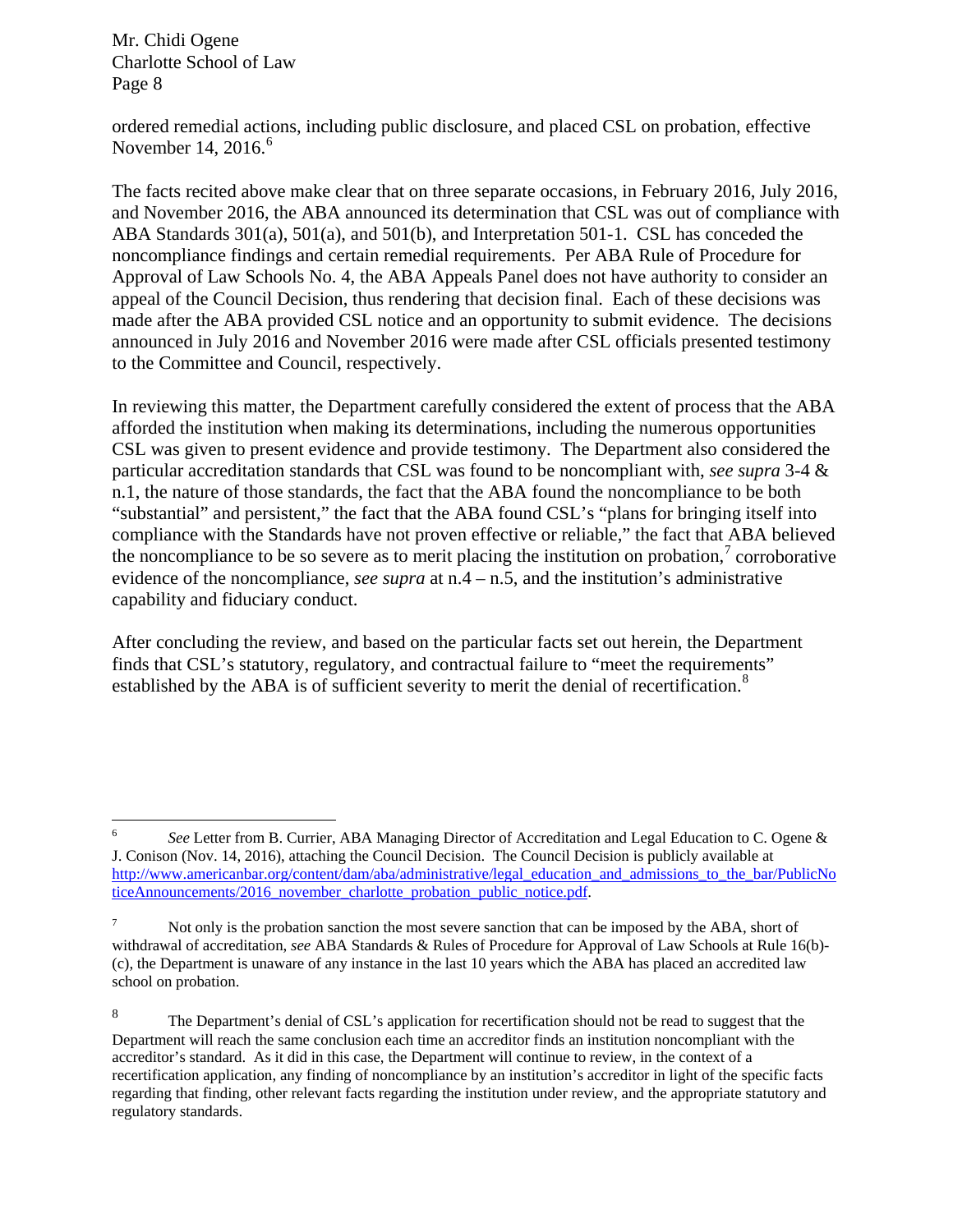## **CSL Breached its Fiduciary Duty to the Department and Demonstrated a Lack of Administrative Capability by Substantially Misrepresenting the Nature of its Educational Program**

Through its PPA, CSL agreed to comply with all conditions specified therein, including compliance with all Title IV, HEA program requirements. *See also* 20 U.S.C. § 1094(a)(1); 34 C.F.R. § 668.14. By entering into the PPA, CSL and its officers also accepted fiduciary responsibility in the administration of the Title IV programs. 34 C.F.R. § 668.82(a). As fiduciaries, an institution and its officers must act with the highest standard of care and diligence in administering the Title IV programs and in accounting to the Secretary for the funds received. 34 C.F.R. §§ 668.82(a), (b). This standard of care and diligence includes prohibitions against substantial representations by an institution's officers or employees. *See e.g., In re Warnborough College*, Dkt Nos. 95-164-ST, 96-60-SF (Aug. 9, 1996) (finding an institution in violation of the required fiduciary standard due to its failure to properly oversee an employee who made substantial misrepresentations to students, and holding the institution responsible that employee's misrepresentations). Additionally, in order to "continue participating" in any Title IV program, a school must be "capable of adequately administering that program." 34 C.F.R. § 668.16. A school is not considered to have such administrative capability if it fails to "administer[] the Title IV, HEA programs in accordance with all statutory provisions of or applicable to Title IV of the HEA" and "all applicable regulatory provisions prescribed under that authority."  $34$  C.F.R. § 668.16(a).

Under the Department's regulations, "[s]ubstantial misrepresentations are prohibited in all forms," 34 C.F.R. § 668.71(b), and the Department may deny institutional participation applications, including recertification applications, when it determines that an institution has engaged in a substantial misrepresentation. 34 C.F.R. § 668.71(a)(3). A "misrepresentation" is:

> [a]ny false, erroneous or misleading statement an eligible institution, one of its representatives, or any ineligible institution, organization, or person with whom the eligible institution has an agreement to provide educational programs, or to provide marketing, advertising, recruiting or admissions services makes directly or indirectly to a student, prospective student or any member of the public, or to an accrediting agency, to a State agency, or to the Secretary. A misleading statement includes any statement that has the likelihood or tendency to deceive. A statement is any communication made in writing, visually, orally, or through other means.

34 C.F.R. § 668.71(c).

A "substantial misrepresentation" is "any misrepresentation on which the person to whom it was made could reasonably be expected to rely, or has reasonably relied, to that person's detriment." *Id.* Substantial misrepresentations include misrepresentations made by the institution itself, or one of its representatives, regarding the nature of the institution's academic programs or the employability of its graduates. 34 C.F.R. § 668.71(b). Substantial misrepresentations involving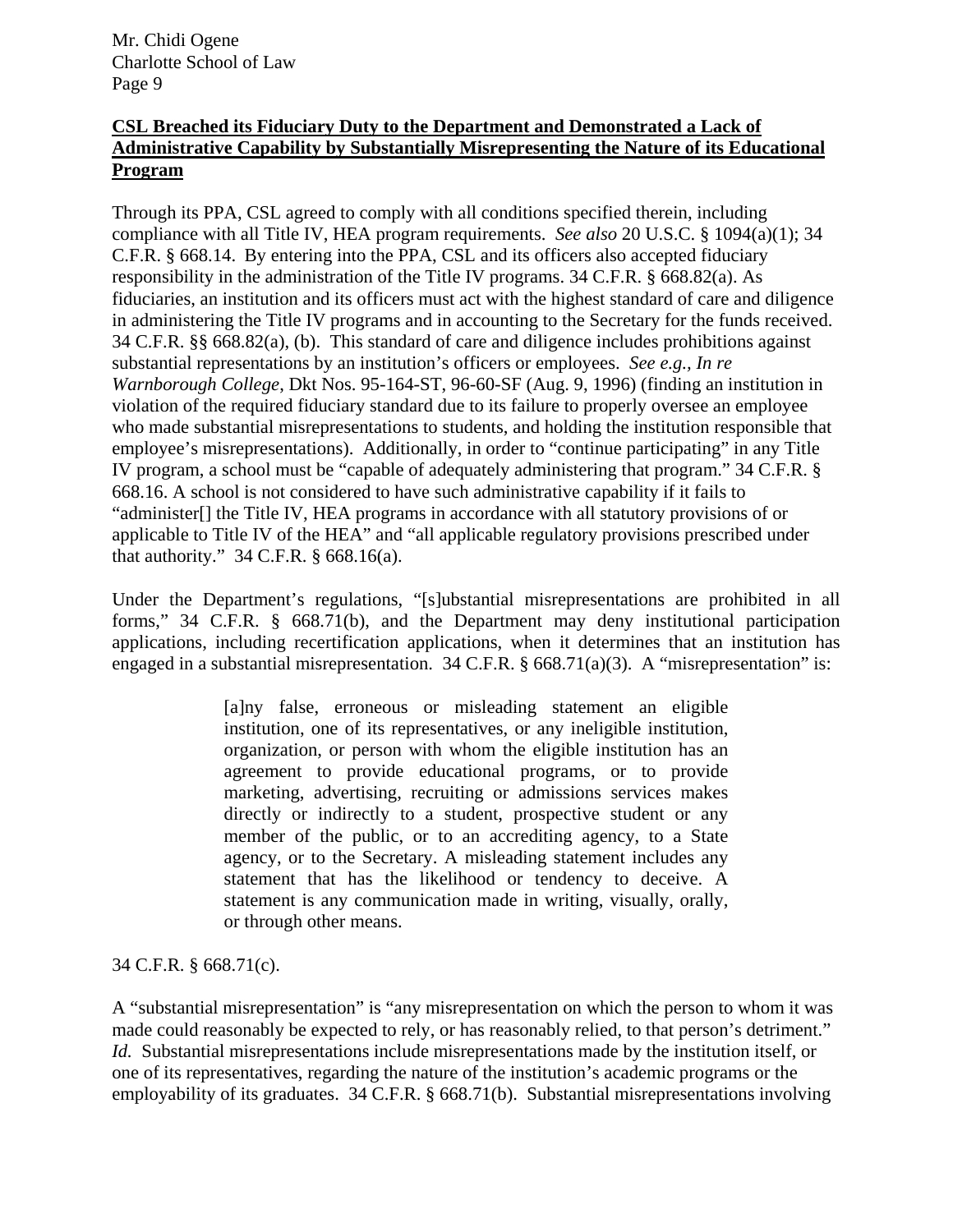the nature of an institution's education program include misrepresentations concerning the "nature and extent" of the institution's accreditation and the "availability, frequency, and appropriateness of its courses and programs to the employment objectives that it states its programs are designed to meet." 34 C.F.R. §§ 668.72(a), (g). Substantial misrepresentations regarding the employability of an institution's graduates include misrepresentations regarding "requirements that are generally needed to be employed in the fields for which training is provided." 34 C.F.R. § 668.74(f). Each substantial misrepresentation serves as an independent ground for the Department to deny an institution's recertification application.

The Department's review established that CSL substantially misrepresented to students and prospective students the "nature and extent" of CSL's accreditation and the "appropriateness of its courses and programs to the employment objectives that it states its programs are designed to meet." 34 C.F.R. §§ 668.72(a), (g). As set forth above, since February 2016, CSL has been found to be out of compliance with ABA Standards 301(a), 501(a), and 501(b), and Interpretation 501-1. These standards are foundational to the educational enterprise insofar as they speak to whether the school "maintain[s] a rigorous program of legal education that prepares its students, upon graduation, for admission to the bar and for effective, ethical, and responsible participation as members of the legal profession," (Standard 301(a)); whether the school "maintains sound admission policies" that are "consistent with the Standards, [the school's] mission, and the objectives of [the school's] program of legal education" (Standard 501(a)); and whether the school refrains from admitting applicants "who do not appear capable of satisfactorily completing its program of legal education and being admitted to the bar" (Standard 501(b)).

In February 2016, the ABA first concluded that CSL was out of compliance with the standards and interpretation discussed above. However, neither CSL nor the ABA publicly disclosed this fact until November 2016, when the ABA first announced that CSL was being placed on probation. Prior to the ABA's November 2016 announcement, the Department was unaware of *any* public statements that would have informed a student or prospective student that the ABA had found the school to be out of compliance with the Standards, or that the ABA had determined that CSL had "not demonstrated that it is maintaining a rigorous program of legal education that prepares its students, upon graduation, for admission to the bar and for effective, ethical, and responsible participation as members of the legal profession." Second Committee Decision at 6, Third Committee Decision at 12, Council Decision at 2. Nor is the Department aware of any statement or disclosure during that period by CSL that the ABA had determined that the school was "admitting applicants who do not appear capable of satisfactorily completing its program of legal education and being admitted to the bar." *Id.*

In contrast, beginning no later than February 2016 and continuing at least until December 2016, CSL made public statements to students and prospective students that constitute misrepresentations regarding the nature of the educational program that CSL offered.

*First*, CSL promoted, and continues to promote, on its website that it "has been awarded full accreditation" by the ABA in 2011, which required the school to "ha[ve] established *full compliance with each of the ABA's standards*, including standards *relating to bar passage*, job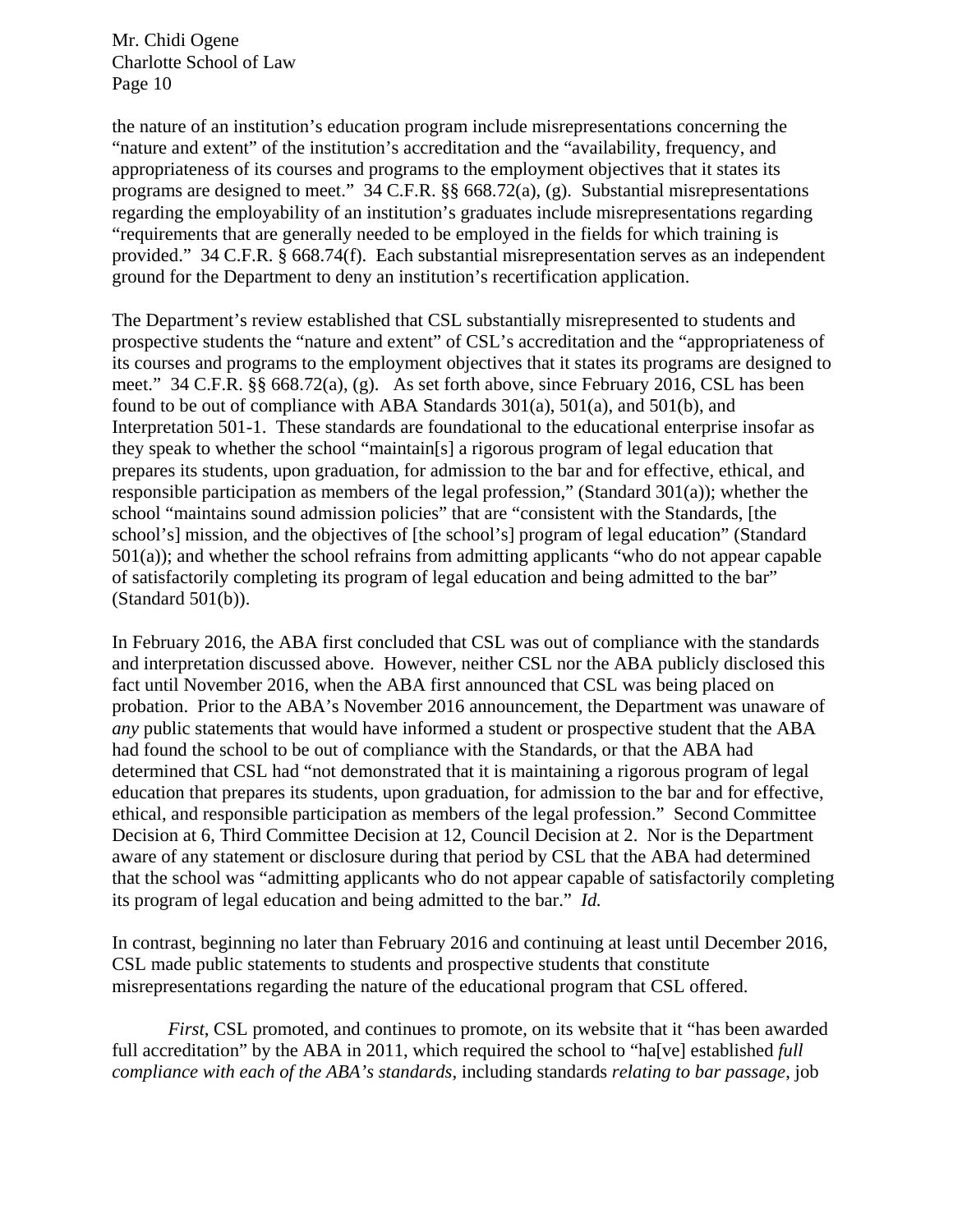placement and diversity."<sup>[9](#page-10-0)</sup> In the same section, CSL promoted, and continues to promote, that, although it had received only provisional approval by the ABA in 2008, the Council had determined in June 2011 that CSL was "in full compliance with the ABA Standards for Approval of Law Schools." A student or prospective student could reasonably read these statements and conclude that the 2011 finding of "full compliance" by the ABA was the final word as to the institution's compliance with the ABA's accreditation standards. This is particularly true because the school disclosed prior accreditation events, such as its initial "provisional" approval. Accordingly, beginning in February 2016, when the Committee determined that CSL was "not in compliance" with Standards  $301(a)$ ,  $501(a)$ , and  $501(b)$  and Interpretation  $501-1$ , the abovementioned statements were misleading insofar as they had the likelihood or tendency to deceive reasonable students and prospective students about the current status, nature, and extent of CSL's accreditation. The misrepresentation became even more pronounced in July 2016 when the Committee again notified CSL of its noncompliance and also found that the noncompliance was "substantial" and "persistent." Although the school appealed the July 2016 determination as to the findings of the "substantial" and "persistent" nature of the noncompliance, the school did not appeal the finding of noncompliance itself. Nonetheless, the school did not amend, update, or otherwise correct its continuing and misleading representation on its website.

*Second*, CSL promoted, and continues to promote, on its website to students and prospective students (under the heading "Practical Preparation is Critical") that it "created" a "rigorous curriculum … to ensure that [CSL] students are equipped with practical skills that will allow them to thrive in a professional setting." *See* Enclosure 1. This statement appears directly beneath the section of the webpage in which CSL promotes its "full compliance" with ABA standards, which includes Standard 301(a), which provides that law schools should maintain a "rigorous program of legal education that prepares its students, upon graduation, for admission to the bar and for effective, ethical, and responsible participation as members of the legal profession." In this context, CSL's promotion of its "rigorous curriculum" is misleading insofar as: (1) as described above, the ABA has specifically and repeatedly concluded that CSL has not maintained a "rigorous" program of legal education, that its failures in this regard are "substantial" and "persistent," and that CSL's plans to come into compliance with that standard have not proven effective or reliable; and (2) the positioning of CSL's description of its curriculum as "rigorous" directly beneath the discussion of compliance with the ABA standards (which use the word "rigorous" to describe what is expected of a compliant program) has the likelihood or tendency to leave students and prospective students with the false impression that CSL was compliant with that very requirement by the ABA.

Each of these misleading statements constitutes a substantial misrepresentation because students and prospective students could reasonably be expected to rely on each of these statements to their detriment. 34 C.F.R. § 668.71(b). Indeed, CSL argued to the ABA that if students and prospective students were aware of the ABA's findings of noncompliance, that would have a "profound impact on admissions" because: (1) knowledge of the ABA's findings would make

<span id="page-10-0"></span> <sup>9</sup> *See* <http://www.charlottelaw.edu/our-mission.html> (last visited Dec. 16, 2016) (attached hereto as Enclosure 1) (emphasis added).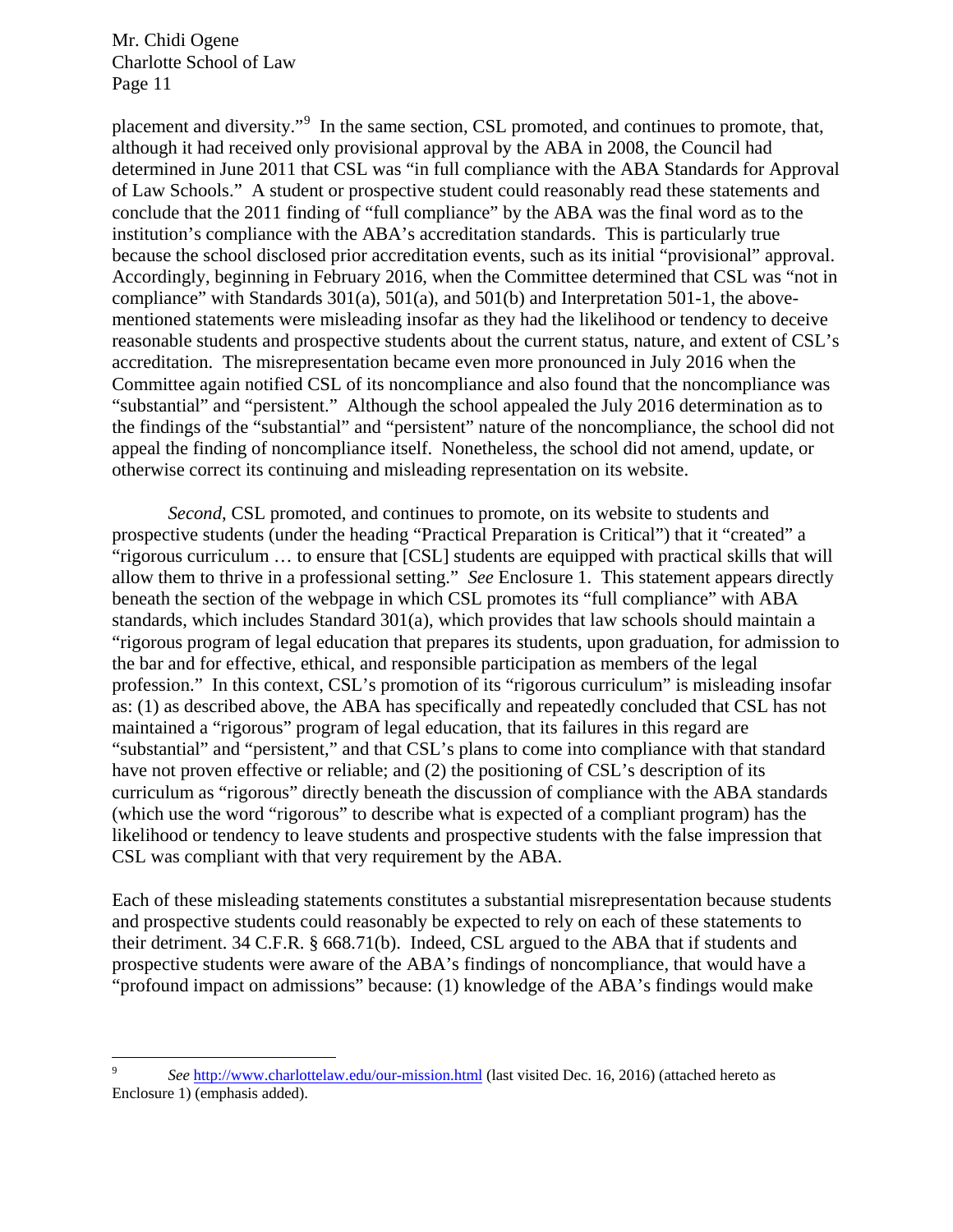applicants "much less likely to enroll;"<sup>[10](#page-11-0)</sup> and (2) such a disclosure would "effectively tell applicants to beware of attending the Charlotte School of Law."<sup>[11](#page-11-1)</sup> In addition, CSL argued to the ABA that public disclosure of its noncompliance would "have an adverse impact on [CSL's] ability to retain high-performing students," because it would "inevitably create anxiety on the part of high-performing students and make their transfer more likely." *Id.* Thus, under CSL's own arguments, the truth about its noncompliance would have impacted the decisions made by prospective students and current students to either enroll or continue their studies at CSL.

CSL's assertion that knowledge of noncompliance would be material to student admissions and retention decisions was not conjecture. Indeed, in the Third Committee Decision, the Committee ordered CSL to disclose to its admitted students and the public, via its webpage, a statement disclosing the ABA's noncompliance findings and required remedial actions. As part of its appeal of this requirement, CSL commissioned (and provided to the ABA) a market study that tested the impact of disclosure on CSL applicants. The study analyzed the views of individuals with LSAT scores above 142 who had applied to one or more of the InfiLaw schools. These individuals were asked to assess the impact on the likelihood of their respective enrollment at a particular law school if acceptance materials from that school included a statement that the school failed to meet accreditation standards dealing with admissions, educational programs, and bar passage. The study concluded that approximately 3 in 4 applicants (or 74%) stated that they would be "much less likely to enroll" after reading such a statement – establishing that reasonable students were highly likely to rely on the disclosure of information regarding the accreditation failures that CSL sought to keep from public view.

*Finally*, the Department finds that CSL substantially misrepresented the bar passage rates of CSL graduates in an interview you had with the Charlotte Business Journal published on November 30, 2016.<sup>[12](#page-11-2)</sup> In that interview, you stated that "[i]f you look at bar pass rates between 2009 and 2013, we were consistently *at or above* the state bar average pass rate. That is an incredible feat for a new school." (emphasis added). However, bar passage data published on CSL's website shows that, out of the nine sittings of the North Carolina bar exam (between July 2009 and July 2013), CSL's first-time bar passage rate was actually *below* the state average *five times* (with a maximum differential of -13.33%) and above the state average only four times (with a maximum differential of 7.4%).<sup>[13](#page-11-3)</sup> Thus, your statement was false and/or misleading, particularly when you were making representations as a law school president responding to questions about an accreditor's finding of the school's substantial and persistent failures to prepare students for admission to the bar. Substantial misrepresentations about the success that CSL graduates have on bar examinations constitute substantial misrepresentations about both the "appropriateness of [CSL's] courses and programs to the employment objects that [CSL] states

<span id="page-11-0"></span><sup>&</sup>lt;sup>10</sup> Letter from J. Conison & C. Ogene to G. Murphy, Chair, Council of the ABA Section of Legal Education & Admissions to the Bar (Oct. 4, 2016).

<span id="page-11-1"></span><sup>&</sup>lt;sup>11</sup> Letter from J. Conison to G. Murphy (Aug. 22, 2016) (enclosing Appeal) & Appeal at 11.

<span id="page-11-2"></span><sup>&</sup>lt;sup>12</sup> Jennifer Thomas, *Charlotte School of Law president talks probation, considers nonprofit status*, CHARLOTTE BUS. J., Nov. 30, 2016 *available at* 2016 WLNR 36711693 (Nov. 30, 2016).

<span id="page-11-3"></span><sup>&</sup>lt;sup>13</sup> Bar passage data published at[: http://www.charlottelaw.edu/gainful-employment-aba-required-disclosures.html.](http://www.charlottelaw.edu/gainful-employment-aba-required-disclosures.html)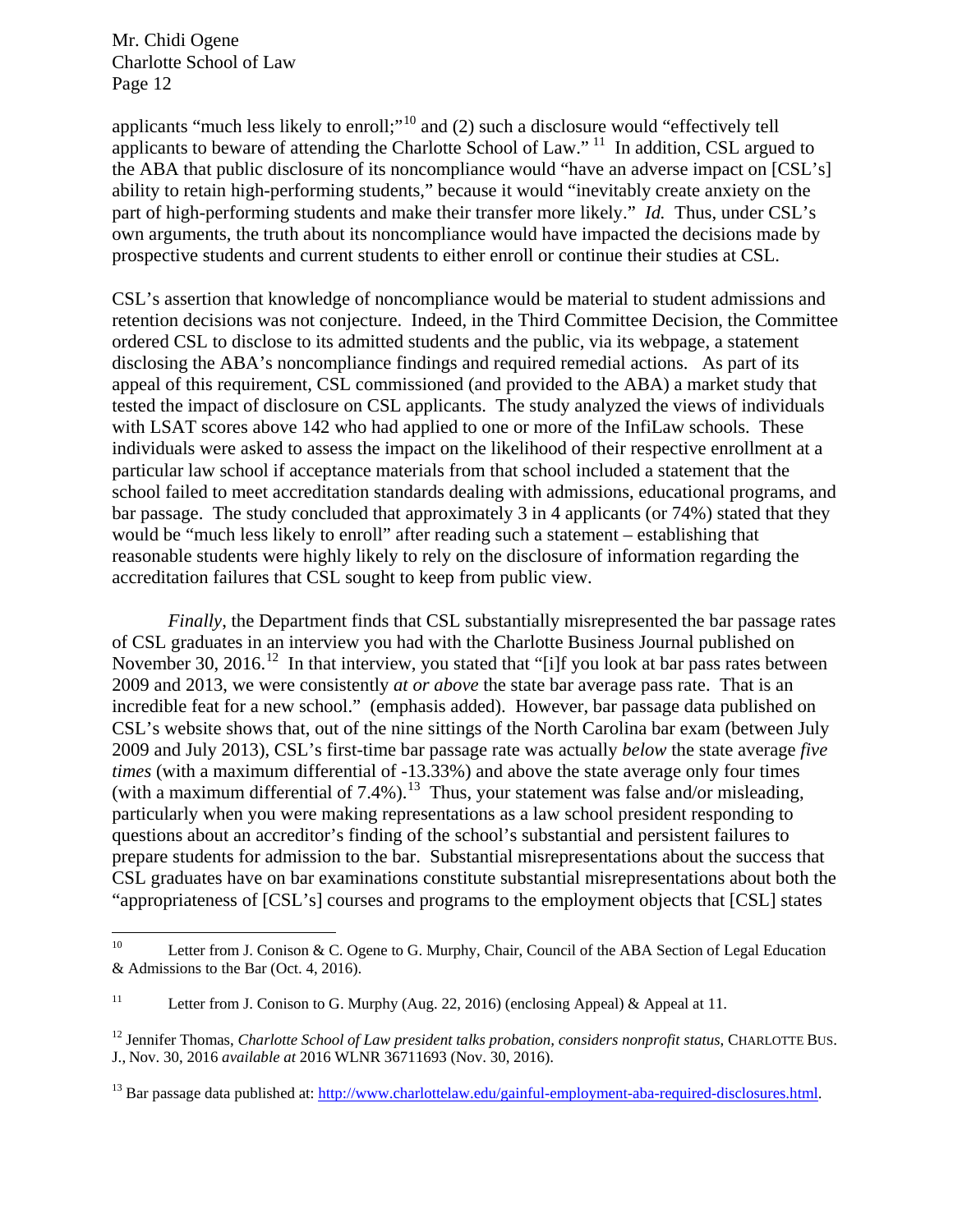its programs are designed to meet," 34 C.F.R. § 668.72(g), and the schools' success in training its students to meet "requirements that are generally needed to be employed in the fields for which the training is provided," 34 C.F.R. § 668.74(f). You either knew or reasonably should have known that this interview was to be made public and could be viewed by current or prospective students.[14](#page-12-0) Because a reasonable student or prospective student would have understood your comments to be misleading in its representation of CSL graduates' prior success on the bar examination, these statements constituted substantial misrepresentations in violation of 34 C.F.R. § 668.71.

\* \* \* \*

The denial of recertification will be effective on December 31, 2016. Should CSL have factual evidence to dispute the Department's findings and demonstrate their inaccuracy, CSL may submit that evidence via overnight mail to me at the following address:

Administrative Actions and Appeals Service Group U.S. Department of Education Federal Student Aid/Enforcement 830 First Street, NE (UCP-3, Room 84F2) Washington, DC 20002-8019

If any such material is received by *January 3, 2017*, the Department will review it and notify CSL whether the recertification denial will be modified, rescinded, or left in place. If the recertification denial remains in effect following the Department's review of such submission, or if CSL opts not to make such a submission, the Multi-Regional School Participation Division will contact CSL concerning the proper procedures for closing out CSL's Title IV program accounts.

In the event that CSL submits an application to participate in the Title IV, HEA programs in the future, that application must address the deficiencies noted in this letter. If you have any questions about this letter, you may contact Mitch Cary of my staff at (303) 844-3145.

Sincerely,

/s/

Susan D. Crim **Director** Administrative Actions and Appeals Service Group

Enclosure

cc: Rick Inatome (InfiLaw), via [rinatome@infilaw.com](mailto:rinatome@infilaw.com) Jonathon Glass (Cooley LLP), via [jglass@cooley.com](mailto:jglass@cooley.com)

<span id="page-12-0"></span><sup>&</sup>lt;sup>14</sup> Notably, the question immediately preceding the question that elicited your statement about bar passage rates was: "What's the message to current students?"